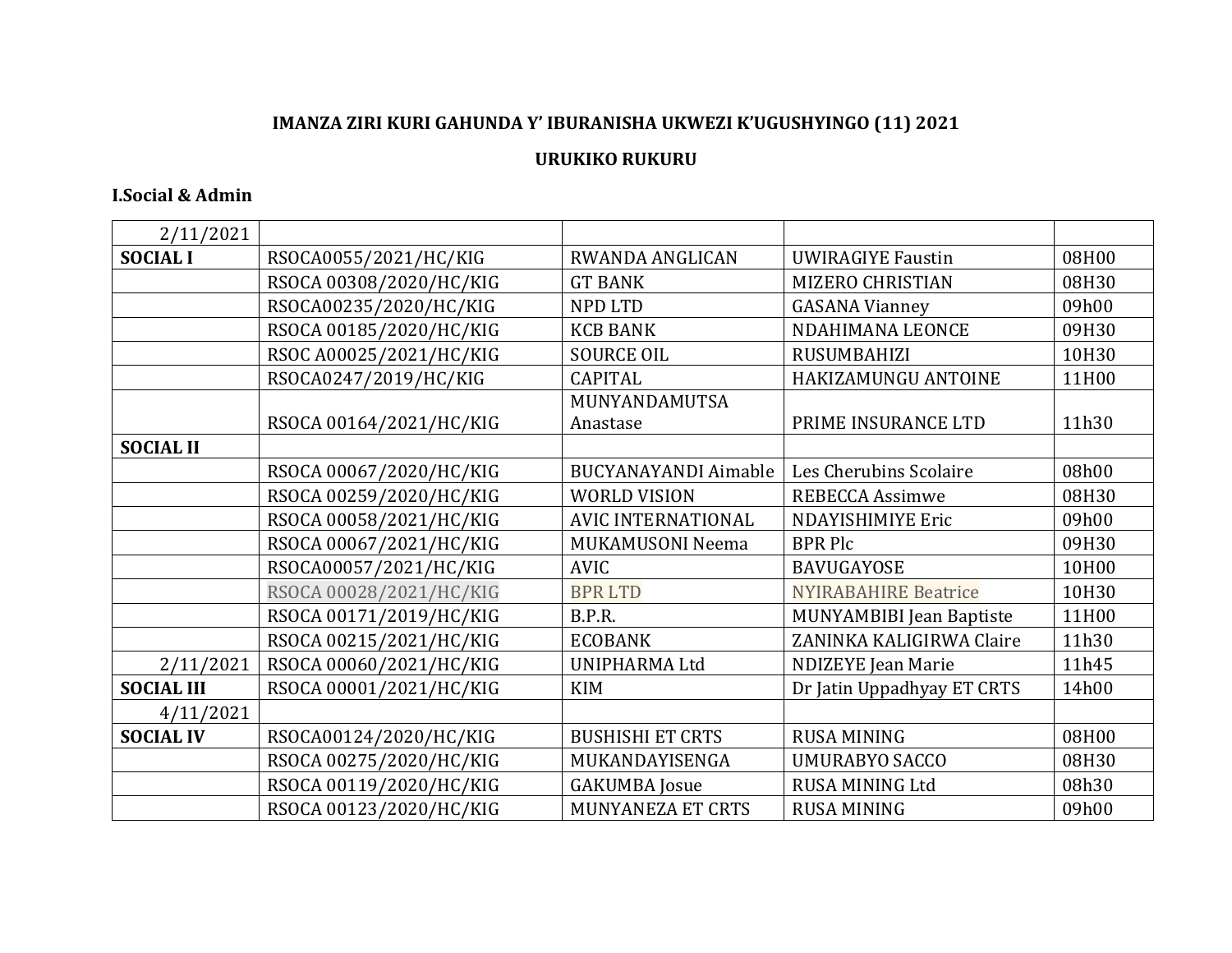|                 | RSOCA 00137/2020/HC/KIG | NZIGIYIMANA                | <b>RUSA MINING</b>                              | 09H30 |
|-----------------|-------------------------|----------------------------|-------------------------------------------------|-------|
|                 | RSOCA 00005/2021/HC/KIG | <b>NPD LTD</b>             | SENYANA Jean Damascene                          | 10H00 |
|                 | RSOCA00214/2020/HC/KIG  | <b>UNIPHARMA</b>           | <b>BIGENGIMANA</b>                              | 10H00 |
|                 | RSOCA 00003/2021/HC/KIG | <b>UTAB</b>                | MBABAZI NIYIBIZI Justine                        | 10H30 |
|                 | RSOCA 00248/2020/HC/KIG | MUKUNZI Thierry            | <b>Tigers Construction Ltd</b>                  | 11H00 |
| <b>ADMIN</b>    | RADA 00038/2020/HC/KIG  | <b>MINICOM</b>             | NKUBITO J. Berchmas                             | 08H00 |
|                 | RADA 00025/2020/HC/KIG  | <b>MINICOM</b>             | MUTUYIMANA Justin                               | 08H30 |
|                 | RADA00076/2020/HC/KIG   | <b>KBC</b>                 | KAJEJE HELENE ET CRTS                           | 09h00 |
|                 | RADA00126/2020/HC/KIG   | DR USABYINEZA              | <b>LETAY' U RWANDA</b>                          | 09H30 |
|                 |                         | NYIRAHABIMANA              | komisio ishinzwe abakozi ba                     |       |
|                 | RADA 00121/2021/HC/KIG  | Francine                   | Leta                                            | 10H00 |
|                 | RADA00112/2020/HC/KIG   | MUKANYANDWI                | <b>RAB ET CRRS</b>                              | 10H30 |
|                 | RADA 00122/2020/HC/KIG  | <b>KANAKUZE Valentine</b>  | <b>RSSB</b>                                     | 11H00 |
|                 |                         | <b>AKARERE KA</b>          |                                                 |       |
|                 | RADA00168/2018/HC/KIG   | NYARUGENGE                 | <b>SUCC RWIGARA Assinapol</b>                   | 11h30 |
|                 | RADA 00002/2021/HC/KIG  | <b>SATRA Ltd</b>           | UMUJYI WA KIGALI                                | 11h45 |
|                 |                         | NZARAMYIMANA               |                                                 |       |
|                 | RAD 00003/2021/HC/KIG   | Alphonse                   | Minisitiri w' Abakozi ba Leta                   | 14h00 |
| 05/11/2021      |                         |                            | <b>MUGUME Stephen</b><br>MBABAZI GASANA Janinah |       |
|                 | RCAA 00006/2021/HC/KIG  | Prisca TAYEBWA             | Me HABIMANA Vedaste                             | 09h00 |
|                 |                         |                            |                                                 |       |
| 16/11/2021      |                         |                            |                                                 |       |
| <b>SOCIAL I</b> | RSOCA 00191/2020/HC/KIG | <b>ABIYINGOMA Epimaque</b> | <b>IMBARUTSO SACCO GITI</b>                     | 08H00 |
|                 | RSOCA 00240/2020/HC/KIG | NFT CONSULT & AIRTEL       | <b>NKWAYA ET CRTS</b>                           | 08H30 |
|                 | RSOCA 00202/2020/HC/KIG | <b>ISCO</b>                | HAKIZIMANA CLEMENT                              | 09H00 |
|                 | RSOCA 00076/2020/HC/KIG | <b>Brigitte LAMBRETTE</b>  | OEPB Ecole Belge de Kigali                      | 09H30 |
|                 | RSOCA 00179/2019/HC/KIG | <b>Banque Populaire</b>    | <b>SINAMENYE Papias</b>                         | 10H00 |
|                 | RSOCA 00242/2020/HC/KIG | B.K.G.M.R. Ltd             | NTIBIRINGIRWA                                   | 10H30 |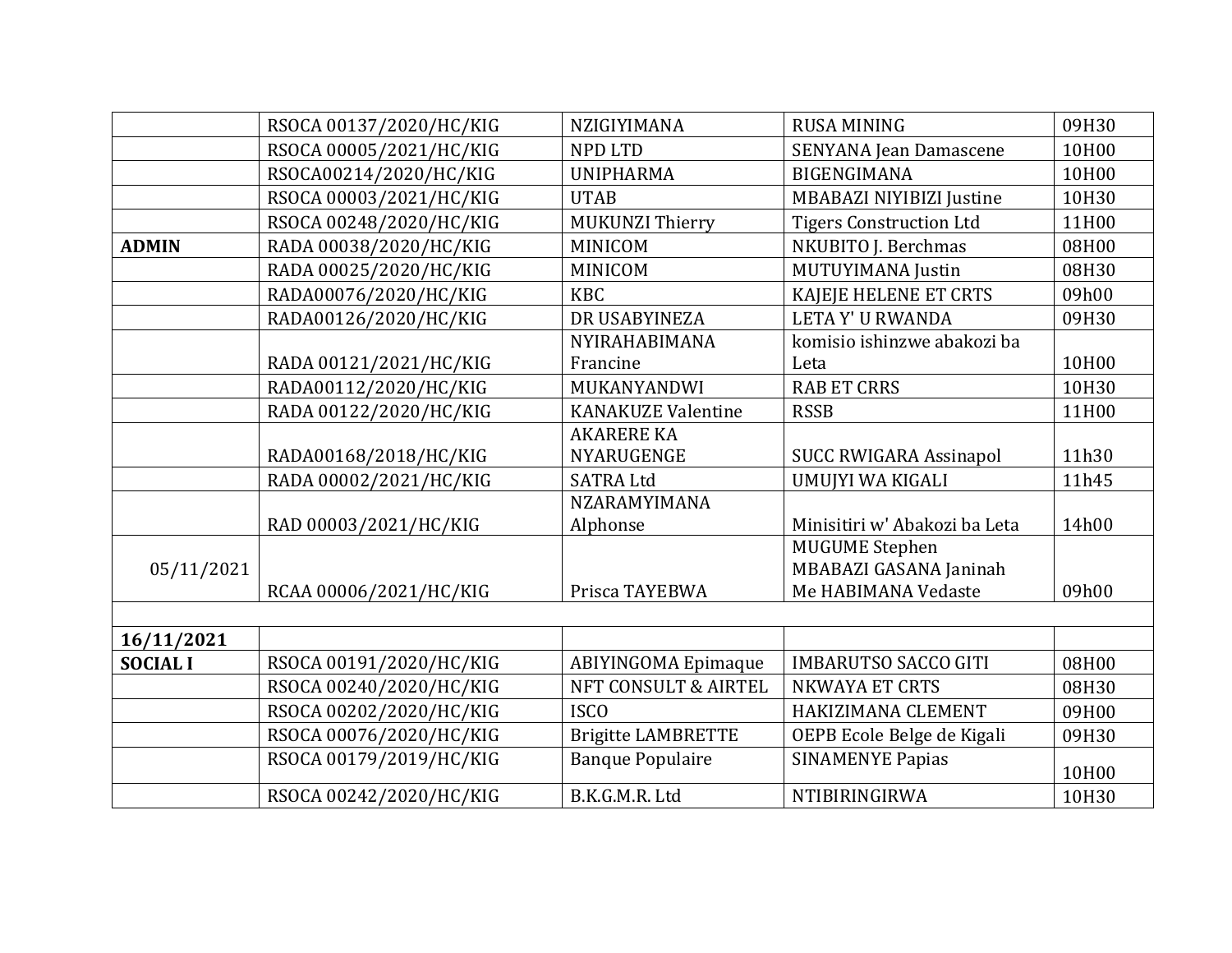|               | RCAA 00007/2019/HC/KIG      | <b>RUMENERA</b>                | <b>RUKUNDO</b>                       | 11H00 |
|---------------|-----------------------------|--------------------------------|--------------------------------------|-------|
|               | RCA 00128/2020/HC/KIG       | <b>KAREKEZI ET CRT</b>         | MUKARUZIGA ET CRT                    | 08H00 |
|               | RCA 00164,00184/2020/HC/KIG | <b>UWAMAHORO ET CRTS</b>       | GASANA Joseph                        | 10h30 |
|               | RCA00199/2020/HC/KIG        | <b>TWAHIRWA Marie Flora</b>    | TWAGIRAYEZU Valens ET<br><b>CRTS</b> | 11h45 |
|               | RCA 00018/2020/HC/KIG       | <b>KARAMBIZI Olive</b>         | <b>CHINA ROAD</b>                    | 09h30 |
| 18/11/2021    | RSOCA00292/2020/HC/KIG?     | <b>GITWAZA ET CRTS</b>         | <b>RUTONGO MINES</b>                 | 08h00 |
| <b>Social</b> | RSOCA00014/2021/HC/KIG      | MUGABO ANDRE                   | <b>CENTRE CULTUREL</b>               | 08H00 |
|               | RSOCA00054/2020/HC/KIG      | <b>UWIMANA SONIA</b>           | TOUCH MEDIA DESING                   | 08H30 |
|               | RSOCA 00046/2020/HC/KIG     | <b>Business Heights Center</b> | NTWARI KIZITO                        | 09h00 |
|               | RSOCA 00294/2020/HC/KIG     | <b>KAICHUANG LTD</b>           | NIYONZIMA ET CRTS                    | 09H30 |
|               | RSOCA00204/2020/HC/KIG      | <b>SEBUFILIRA</b>              | PENIDA DENTAL CLINIC                 | 10H00 |
|               | RSOCA00192/2020/HC/KIG      | <b>UWINEZA FANNY</b>           | Rwanda Grains and Cereals            | 10h30 |
|               | RSOCA 00271/2020/HC/KIG     | <b>KALULE Samuel</b>           | <b>CENTURY PARK Hotel</b>            | 11H00 |
|               | RSOCA 00275/2020/HC/KIG     |                                |                                      |       |
| 18/11/2021    | RADA 00143/2018/HC/KIG      | <b>KURASENGE ET CRT</b>        | UMUJYI WA KIGALI                     | 08h00 |
|               | RADA00109/2020/HC/KIG       | <b>RSSB</b>                    | NTIRUGENDANWA                        | 08h30 |
|               | RADA 00072/2020/HC/KIG      | <b>RESTORE RWANDA</b>          | UMUJYI WA KIGALI                     | 10h00 |
|               | RADA 00062/2020/HC/KIG      | NYIRAMUGISHA Anne              | <b>WASAC Ltd</b>                     | 11h30 |
|               | RCAA 00021/2020/HC/KIG      | <b>MUTIMURA Benjamin</b>       | Eya Nchama UWIMANA                   | 14h00 |
|               |                             |                                |                                      |       |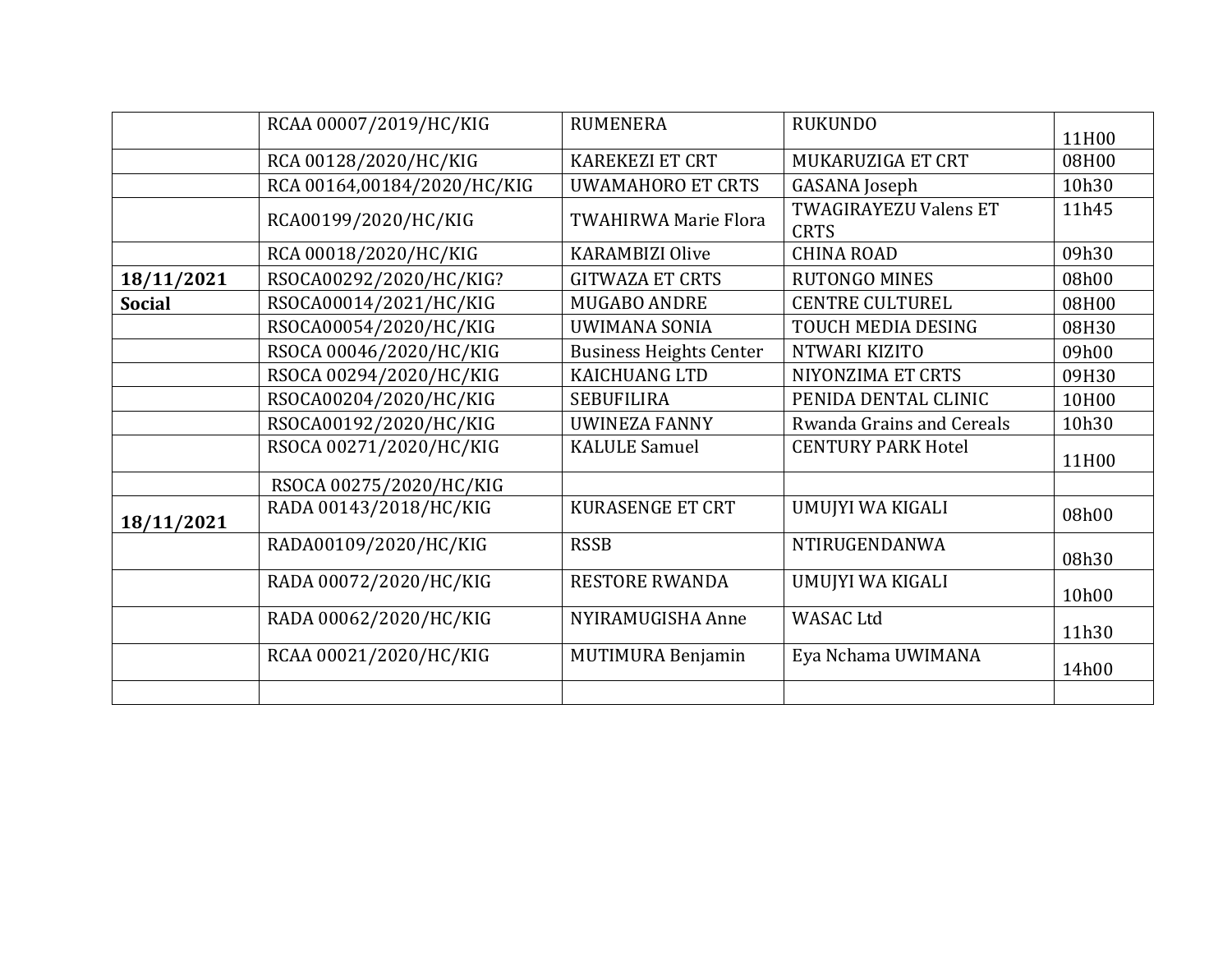## II.IMANZA Z' IMBONEZAMUBANO (CIVIL)

| 9/11/2021 | RS/REV/RC<br>00001/2021/HC/KIG   | St Marry's College et crt                    | <b>KOBIL ET CRTS</b>                                        | 08h00 |
|-----------|----------------------------------|----------------------------------------------|-------------------------------------------------------------|-------|
|           | <b>RCA</b><br>00427/2019/HC/KIG  | <b>NYIRABAHIRE Nicole</b>                    | <b>DUSINGIZEYEZU ET CRT</b>                                 | 08H00 |
|           | <b>RCA</b><br>00063/2021/HC/KIG  | <b>SUCCESSION RWABIHUZU</b>                  | NGABONZIZA ET CRT                                           | 08H30 |
|           | <b>RCA</b><br>00386/2020/HC/KIG  | <b>AYIRWANDA</b>                             | <b>SEZIBERA ET CRTS</b>                                     | 09h00 |
|           | <b>RCA</b><br>00379/2020/HC/KIG  | <b>URWEGO OPPORTUNITY</b><br><b>BANK PLC</b> | Now Agricultural and Farming Company<br><b>Business Ltd</b> | 10H00 |
|           | <b>RCA</b><br>00033/2021/HC/KIG  | <b>MUTSINZI Potien</b>                       | MUKANDAMAGE Helena                                          | 10h30 |
|           | <b>RCA</b><br>00173/2019/HC/KIG  | <b>BUTURUTSEMWABO Michel</b>                 | NDANGIZA Yvonne et crt                                      | 11H00 |
|           | <b>RCA</b><br>00084/2017/HC/KIG  | SONARWA (COMESA)                             | NYIRANZABANITA ET CRTS                                      | 11h30 |
|           | <b>RCA</b><br>00136/2020/HC/KIG  | MANISHIMWE Eddy                              | <b>SANLAM AG Plc</b>                                        | 11h30 |
|           | RS/INJUST/RC<br>00008/2020/HC    | <b>GATARE Appolinaire</b>                    | <b>KARUHIJE Charity</b>                                     | 11h45 |
|           | <b>RCA</b><br>00486/2019/HC/KIG  |                                              |                                                             |       |
| $\bf{II}$ | <b>RCA</b><br>00020/2021/HC/KIG  | NDATURANIWE                                  | SONARWA                                                     | 08H00 |
|           | <b>RCAA</b><br>00010/2020/HC/KIG | <b>AYINKAMIYE</b>                            | MUDAHEMUKA ET CRTS                                          | 08H30 |
|           | <b>RCA</b><br>00019/2021/HC/KIG  | RADIANT COMPANY Ltd                          | TWAHIRWA Gaspard et crts                                    | 09h00 |
|           | <b>RCA</b><br>00162/2020/HC/KIG  | NIYONZIMA Theogene                           | <b>INGABIRE Solange</b>                                     | 09h30 |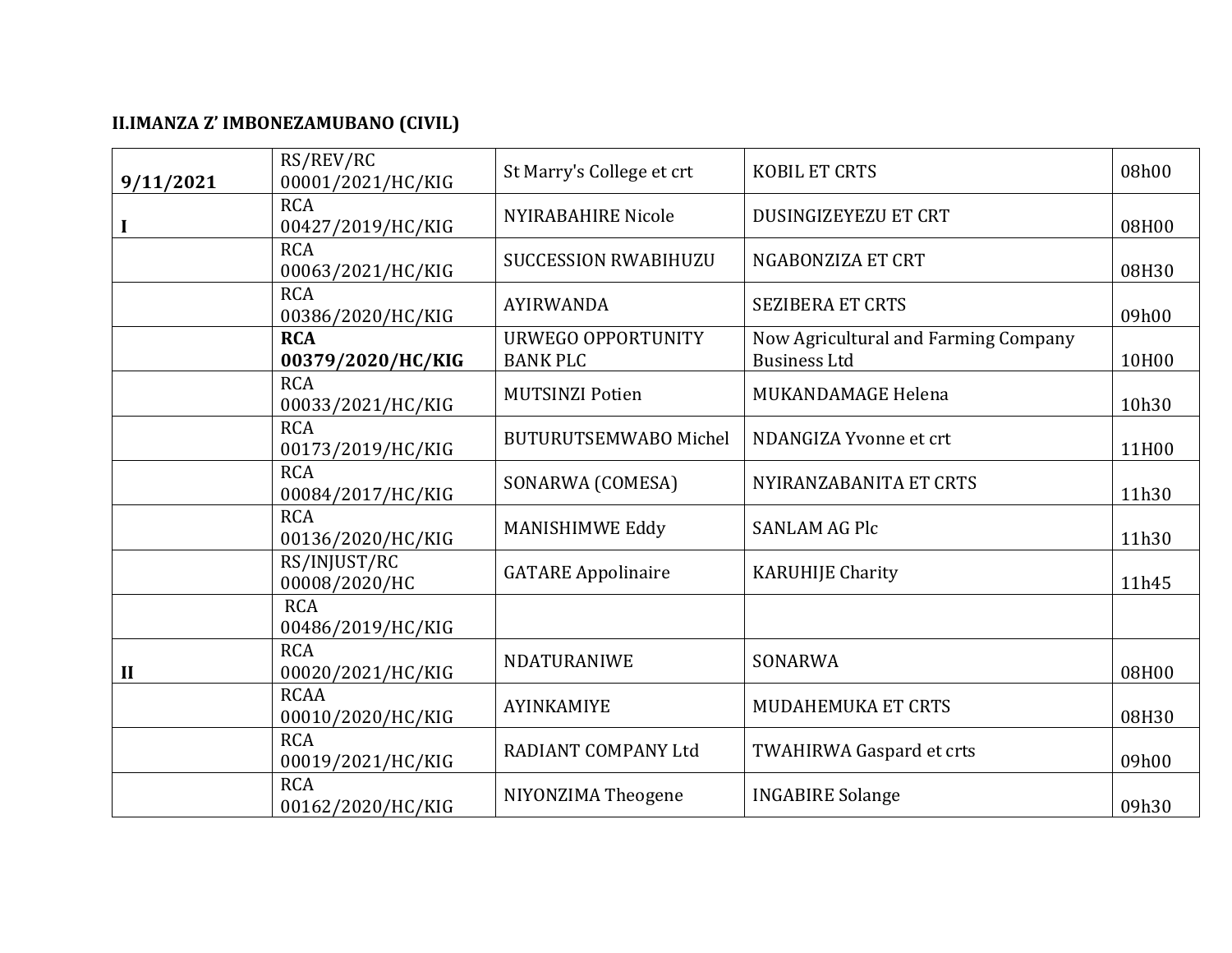|            | <b>RCA</b>                        |                                      |                                  |       |
|------------|-----------------------------------|--------------------------------------|----------------------------------|-------|
|            | 00337/2019/HC/KIG                 | <b>TUYISHIME DAVID</b>               | <b>ADEPR</b>                     | 09h45 |
|            | <b>RCA</b><br>00079/2021/HC/KIG   | SINDAYIGAYA Zacharie                 | SANLAM Assurance Générales Plc   | 10H00 |
|            | <b>RCAA</b><br>00019/2020/HC/KIG  | DUSHIMIMANA                          | <b>GUKORANINGOMWA Ltd ET CRT</b> | 10h30 |
|            | <b>RCA</b><br>00214/2020/HC/KIG   | <b>IRAGUHA Olivier</b>               | NTEZIRYAYO Vincent               | 11H00 |
|            | RCA00303/2019/HC/KIG              | <b>SAKINA Hashim</b>                 | MUKANOHERI Solange               | 11h30 |
|            | <b>RCA</b><br>00197/2021/HC/KIG   | <b>SANLAM AG Plc</b>                 | <b>SEKABWA Deo</b>               | 11h45 |
| III        | RCA00198/2021/HC/KIG              | <b>RADIANT INSURANCE</b>             | NIYONSABA CLEMENTine             | 08H00 |
|            | <b>RCA</b><br>00147/2021/HC/KIG   | Nyandwi Callixte                     | <b>UWAMWEZI Sandrine</b>         | 08H30 |
|            | <b>RSOCA</b><br>00117/2021/HC/KIG | SONARWA G IC Ltd,                    | MUKESHIMANA Genereuse            | 09H00 |
|            | <b>RSOCA</b><br>00143/2021/HC/KIG | <b>MBC Hospital</b>                  | <b>BAGAMBE Gatsinzi Patrick</b>  | 09H30 |
|            | <b>RADA</b><br>00055/2021/HC/KIG  | <b>NIRAGIRE Theogene</b>             | MWUMVANEZA et crts               | 10H00 |
|            | <b>RSOCA</b><br>00159/2021/HC/KIG | SONARWA                              | MUSHINZIMANA Liliane             | 10H30 |
|            | <b>RSOCA</b><br>00121/2021/HC/KIG | SONARWA GENERAL INS CO<br><b>LTD</b> | AKUMUNTU RUDASINGWA Sulaiman     | 11h00 |
| 11/11/2021 |                                   |                                      |                                  |       |
|            | <b>RCA</b><br>00024/2021/HC/KIG   | <b>HITIMANA David</b>                | <b>BWANAFEZA ET CRT</b>          | 08H00 |
|            | <b>RCA</b><br>00021/2021/HC/KIG   | RADIANT INSURANCE                    | <b>SAMVURA ET CRTS</b>           | 08H30 |
|            | <b>RCA</b><br>00108/2020/HC/KIG   | <b>IRYIMBUTO Em.</b>                 | <b>DUSABIRANE ET CRTS</b>        | 09h00 |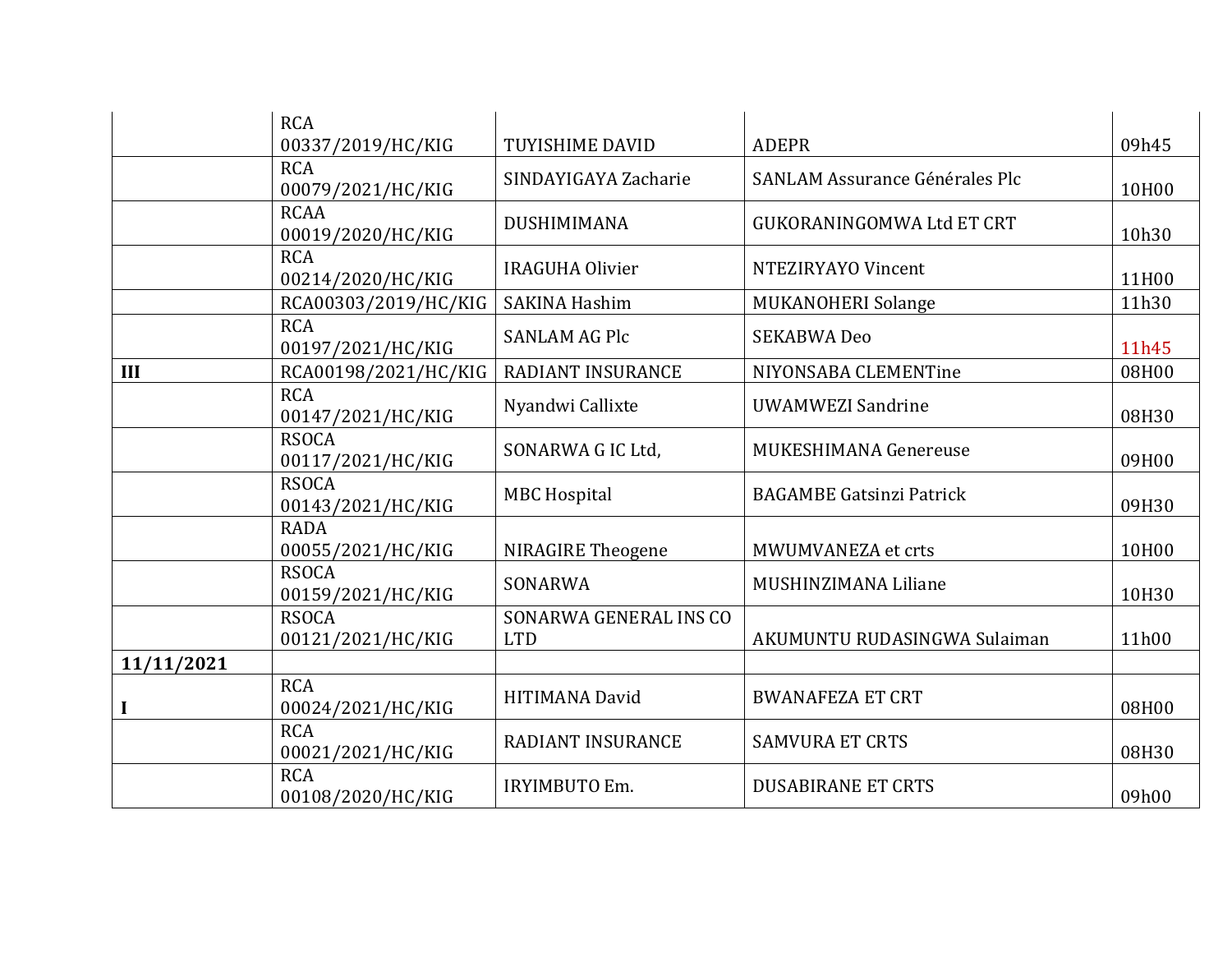|              | <b>RCA</b><br>00372/2020/HC/KIG | MURATENYAGASANI                    | <b>MUTIMURA ET CRT</b>        | 09h30 |
|--------------|---------------------------------|------------------------------------|-------------------------------|-------|
|              | <b>RCA</b><br>00258/2020/HC/KIG | <b>NAYINO Patricie</b>             | NYIRAMANA Chantal             | 10H00 |
|              | <b>RCA</b><br>00140/2020/HC/KIG | NYIRAKAMANZI                       | <b>ISABANE ET CRT</b>         | 10h30 |
|              | <b>RCA</b><br>00150/2020/HC/KIG | MUTUMWINKA Charlotte               | <b>UWIZEYE Jean Claude</b>    | 11H00 |
|              | <b>RCA</b><br>00053/2020/HC/KIG | <b>KABURO</b> Jean Pierre          | MANISHIMWE Alphonsine et crts | 11h00 |
|              | RCA00384/2019/HC/KIG            | <b>GAHONGAYIRE WINFRIDE</b>        | <b>SUCCESSION NKERAMUGABA</b> | 11h30 |
|              | <b>RCA</b><br>00308/2020/HC/KIG |                                    |                               |       |
| $\mathbf{I}$ | <b>RCA</b><br>00348/2020/HC/KIG | <b>RADIANT</b>                     | <b>MINANI</b> Ignace          | 08H00 |
|              | <b>RCA</b><br>00060/2021/HC/KIG | <b>UAP INSURANCE RWANDA</b><br>Ltd | Elisaphane MPORANYABANZI      | 08H30 |
|              | <b>RCA</b><br>00365/2020/HC/KIG | MUCUMANKIKO Serge et<br>crts       | <b>RUMENERA Samu</b>          | 09h00 |
|              | <b>RCA</b><br>00337/2020/HC/KIG | RIBAKARE Jean Pierre               | <b>SANLAM AG PLC</b>          | 09h30 |
|              | <b>RCA</b><br>00322/2021/HC/KIG | MUKAYUHI Madeleine                 | <b>SEKAMANA Callixte</b>      | 09h30 |
|              | <b>RCA</b><br>00072/2021/HC/KIG | <b>NDUWAYO Caritas</b>             | <b>KAREKEZI Corneille</b>     | 10H00 |
|              | <b>RCA</b><br>00387/2020/HC/KIG | <b>SORAS AG LTD (SANLAM)</b>       | <b>GASANA Valens</b>          | 10h30 |
|              | RCA00137/2021/HC/KIG            | NSHIMIYIMANA                       | KATABOGAMA ET CRTS            | 11h45 |
|              | <b>RCA</b><br>00166/2020/HC/KIG | <b>SAFARI</b> Clement              | <b>DUSABE</b> Specisoe        | 11h30 |
|              | <b>RCA</b><br>00403/2018/HC/KIG | RUSUMBABAHIZI ET CRT               | NZAMUKWEREKA et crts          | 12h00 |